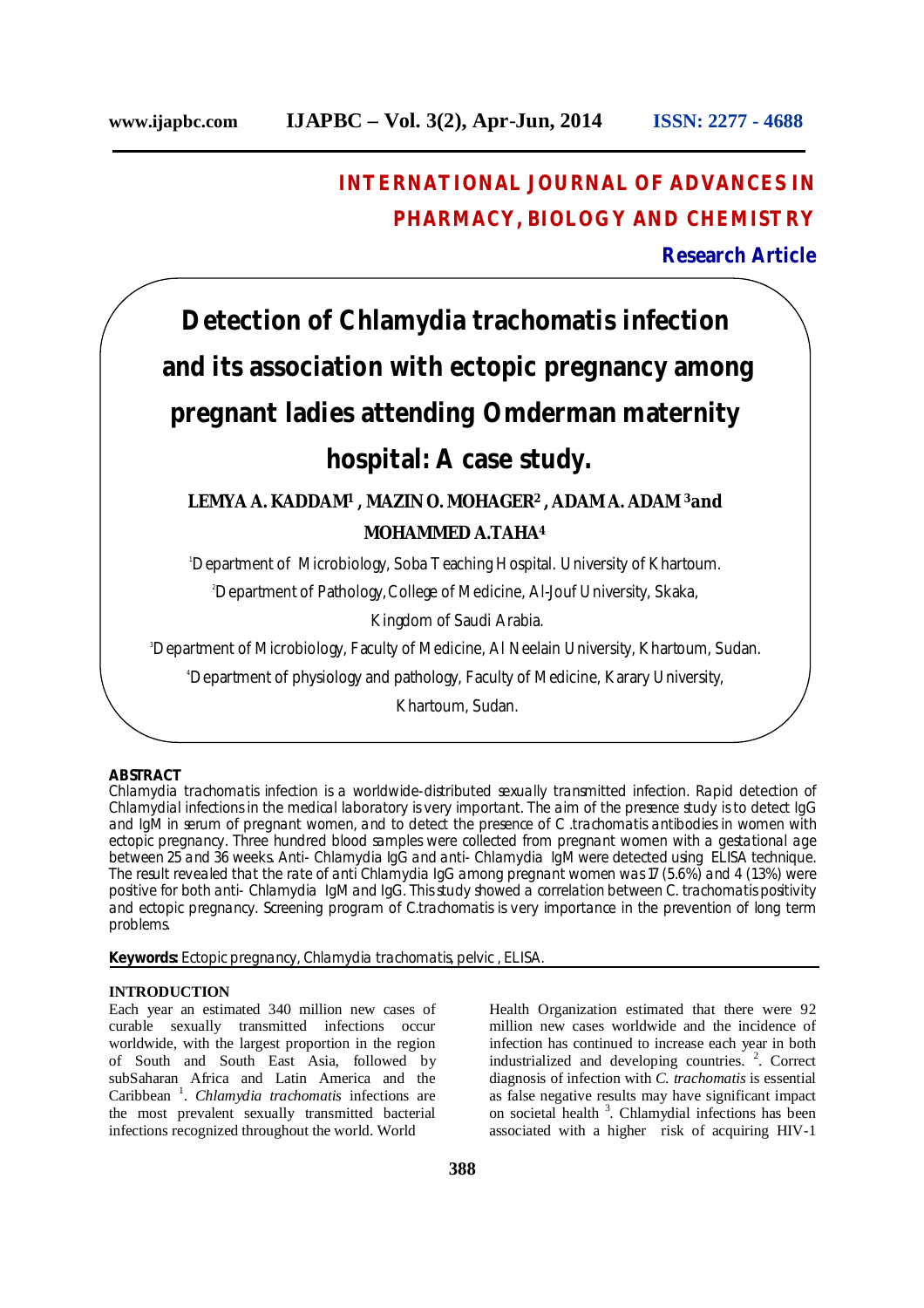infectionas well as cervical cancer and adverse outcomes with pregnancy, In addition, genital infection in pregnant women increases the risk of preterm delivery, can be passed on to the baby during vaginal delivery and may result in eye and lung infections in the new born  $4,5,6$ . For these reasons, early correct diagnosis of infection with C. trachomatis is essential to prevent long-term sequelae associated with prolonged infection.

#### **MATERIAL AND METHOD**: **Ethical approval**

The study was approved by the Al Neelain Medical Research Committee and Omdurman Maternity Hospital ethical committee. All participants signed informed consent forms prior to enrolment in the study.

#### **Study design**

This is a case study conducted to determine the frequency of *Chlamydia trachmatis* in pregnant women during the period June 20l1 to August 2013.

#### **Clinical samples**

A total of 300 blood specimens were collected from pregnant women with a gestational age between 25 and 36 weeks that attending Omdurman Maternity Hospital Antenatal Care unit.

#### **ELISA test**

The ELISA test done by using EUROIMMUNE kit, briefly, basis of antigen preparation were BGM- cells infected with the C*. trachomatis* of the serotype K. The microplate well were coated with purified MOMP antigen (major outer membrane protein), which is a transmembrane protein in the outer membrane of the elementary bodies. The test kit contains microtitre strips, each with eight break-off reagent wells coated with *C. trachomatis* antigens. In the first reaction step, diluted patient samples were incubated with the wells. In case of positive samples specific IgG \IgM antibodies will bind to the antigens. To detect the bound antibodies, a second incubation is carried out using an enzyme –labelled anti-human IgG \IgM (enzyme conjugate) which is capable of promoting a colour reaction.

Photometric measurement of colour intensity was made at a wavelength of between 620 nm and 650 nm within 30 minutes of adding the stop solution. The intensity of the formed colour is proportional to the concentration of antibodies against *C. trachomatis* antigens.

The colour intensity obtained from the automated ELISA reader was interpreted by qualitative analysis

by the formula extinction value of the control extinction of calibrator2 interpretation: Ratio<0.8: negative Ratio  $\geq 0.8$  to  $> 1.1$ : borderline Ratio≥ 1.1 positive

#### **RESULT**

Anti Chlamydia IgG and IgM were detecting using ELISA technique was done for all the subjects enrolled in the study.

Out of 300 pregnant women enrolled in the study, 17 samples (5.6%) were positive for *C. trachomtis* IgG only, while 4 samples (1.3%) were positive for both IgM and IgG, with different trimester (Table 1).

A relationship was detected between a number of ectopic pregnancy and presence of C. trachomatis antigen where as the P.value was (0.002) (Table 2).

#### **DISCUSSION**

*C. trachomatis* infection is a worldwide-distributed sexually transmitted infection. The actual number of cases is thought to be more than 2.8 million per year <sup>3</sup>. According to the World Health Organization, new cases of chlamydia infection have been estimated globally to be 92 million 2. Screening program of *C.trachomatis* is very importance in the prevention of long term problems. Many studies have confirmed that ELISA technique was preferred for detection of Chlamydia antibodies IgG and IgM  $<sup>5, 7</sup>$ . Furthermore,</sup> it has been reported that the presence of specific IgA antibody may serve as good diagnosic tool for monitoring active infection while IgG level remained for longer period <sup>8</sup> . The percentage of *C.trachomatis* reported in this study was 5.6 % by IgG, and 1.3% by IgM. Upon reviewing the literature different studies has yielded different result; for instance in 8.7% of Saudi pregnant women IgG antibodies were detected 9 . In India IgG antibodies were present in 10% of pregnant women  $^{10}$ . In Iraq 5.5% and 3.3% of pregnant women were found positive for IgG and IgM respectively  $8$ . In This study a relationship was detected between a number of ectopic pregnancy and presence of *C. trachomatis* antigen where as the p.value was (0.002) this was agree with Abdolreza *et al* who found The prevalence of serum antibodies of *C. trachomatis* in women with ectopic pregnancy was 48.0%, while it was 16.3% in women with normal intrauterine pregnancy  $11$ , but this result disagree with result published by Mridula *et al* whom stated that ectopic pregnancy is not associated with Chlamydia infection<sup>12</sup>.

#### **CONCLUSION**

The rate of *C.trachomatis* infection among pregnant woman in this study was 5.6 % and 1.3% using anti